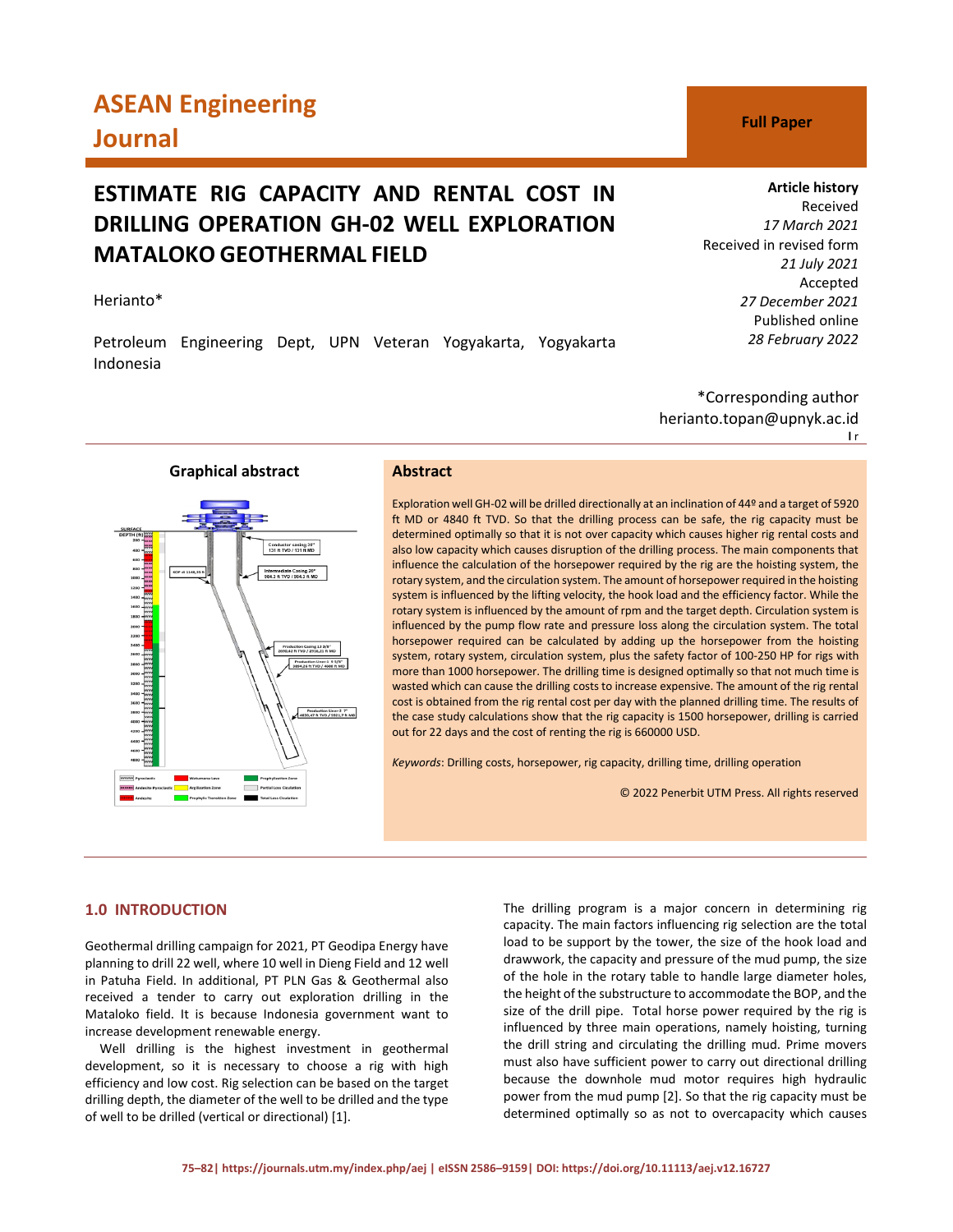higher costs and also low capacity which causes disruption to the drilling process.

Drilling operations run on a tight schedule. Most of the drilling workday is spent drilling wells, and activities which supports drilling, contributes to productive time (PT), while most of it time spent on drilling problems, and activities to solve this problem. Analyze data obtained from completion reports and drilling logs[10]. Drilling time is the total amount of time required to drill a well. Drilling time consists of productive and non-productive time. The drilling time is usually provided in a graph plot of the well depth against the total drilling time. Drilling time is affected by several factors, namely drilling rate, tripping time, casing and cementing time, hole problems, completion time and rig move [3].

The cost of geothermal wells and field development is about 40% of the total investment cost for new high-temperature geothermal plants, so that the initial cost of building a geothermal power plant is more expensive than building conventional power plants. [11]. The factors that affect the cost of drilling are well design, total well depth, type of drilling rig and the method used. Other parameters may include the efficiency of drilling operations and optimization of drilling variables [4].

This paper considers the blowout preventer and ton-mile calculations in selecting the rig to be used. The calculation of the blowout preventer rate pressure is very important in order to predict whether the BOP is able to withstand the pressure when a kick happens. Ton-miles also need to be considered in order to predict the wear of the drilling line, if the drilling line breaks it can make a problem in the drilling process.

#### **Rig Capacity**

The capacity of the rig can be calculated by adding up the horsepower in the lifting system, rotary system, and circulation system

#### **Hoisting System**

The function of the hoisting system is to provide facilities for lifting, supporting, and lowering drill strings, casings and other subsurface equipment from inside the well or outside the well. Drawwork is usually determined by horsepower and depth. The horsepower required by the drawwork in the hoisting system is:

$$
HP_{drawwork} = \frac{W x V_h}{33.000} \times \frac{1}{\eta}
$$
 (1)

Where W is the hook load (lb), Vh is the lifting velocity of the traveling block (ft / min) and η is the efficiency factor of the drilling line (range 80 - 90%).

While the amount of horsepower input required from the prime mover can be calculated by the equation:

$$
HP_{prime\ more} = \frac{HP_{drawwork}}{\eta}
$$
 (2)

#### **Hook load**

The hook load is the heaviest load between the casing load and the drill string load for each trajectory. To calculate the load on the drill string for directional drilling, can calculate with this question

$$
W = (W1 + W2 \cos \alpha + fk \sin \alpha) \times (1-0.015 \text{ pm})
$$
 (3)

Where W1 is the weight of the upright drill string (lb), W2 is the weight of the inclined drill string (lb), fk is the friction factor, α is the angle of inclination and ρm is the density of the mud (ppg). A part from the drill string load, the casing load is also considered. To calculate the casing load using the following equation

$$
Wcsg = NW \times W \times (1-0.015 \text{ pm})
$$
 (4)

Where NW is the nominal weight of the casing (lb / ft) and L is the length (ft)

#### **Load on Derrick Rig**

Loads on the derrick are loads from the derrick due to hook loads, fast line loads on drilling line, deadline loads on drilling line and traveling block loads. The load that can be support by the derrick can be calculated using the following equation

$$
BT = Whook + TF + TD + Bhb \tag{5}
$$

The load calculation on the drilling line can be divided into 2, namely: the load on the fast line and the load on the deadline. In a static state the load of the fast line (TF) and deadline (TD) are the same. The load on fast line and deadline can be calculated using the following equation

$$
T_F = T_D = \frac{B_{hook}}{n(E_B)^n} (6)
$$

The drill cable can only support a maximum of 50% of the total at one time. The amount of work done needs to be calculated to determine when to replace the drilling cable. Here is an equation for calculating tones of miles based on the work done on the drilling cable. The ton of miles during a round trip can be calculated using the following equation:

$$
T_r = \frac{D(L_s + D) \times W_e}{10560000} + \frac{D(M + \frac{C}{2})}{2640000}
$$
 (7)

Ton miles during drilling operations, where section drilling starts from d1 to section d2 can be calculated using the following equation:

$$
Td = 3 (T2 - T1)
$$
 (8)

Tons of miles when running casing using the following equation:

$$
T_s = \frac{1}{2} \left[ \frac{D(L_s + D) \times W_{CS}}{10560000} + \frac{MD}{2640000} \right]
$$
\n(9)

#### **Horizontal Load**

Horizontal load is the load on the derrick which is caused by the weight of the stand leaning on the derrick and due to the large influence of the wind. The weight of the stand resting on the derrick can be calculated using the following equation:

$$
G_h = G \frac{1}{2h} \sin \alpha \tag{10}
$$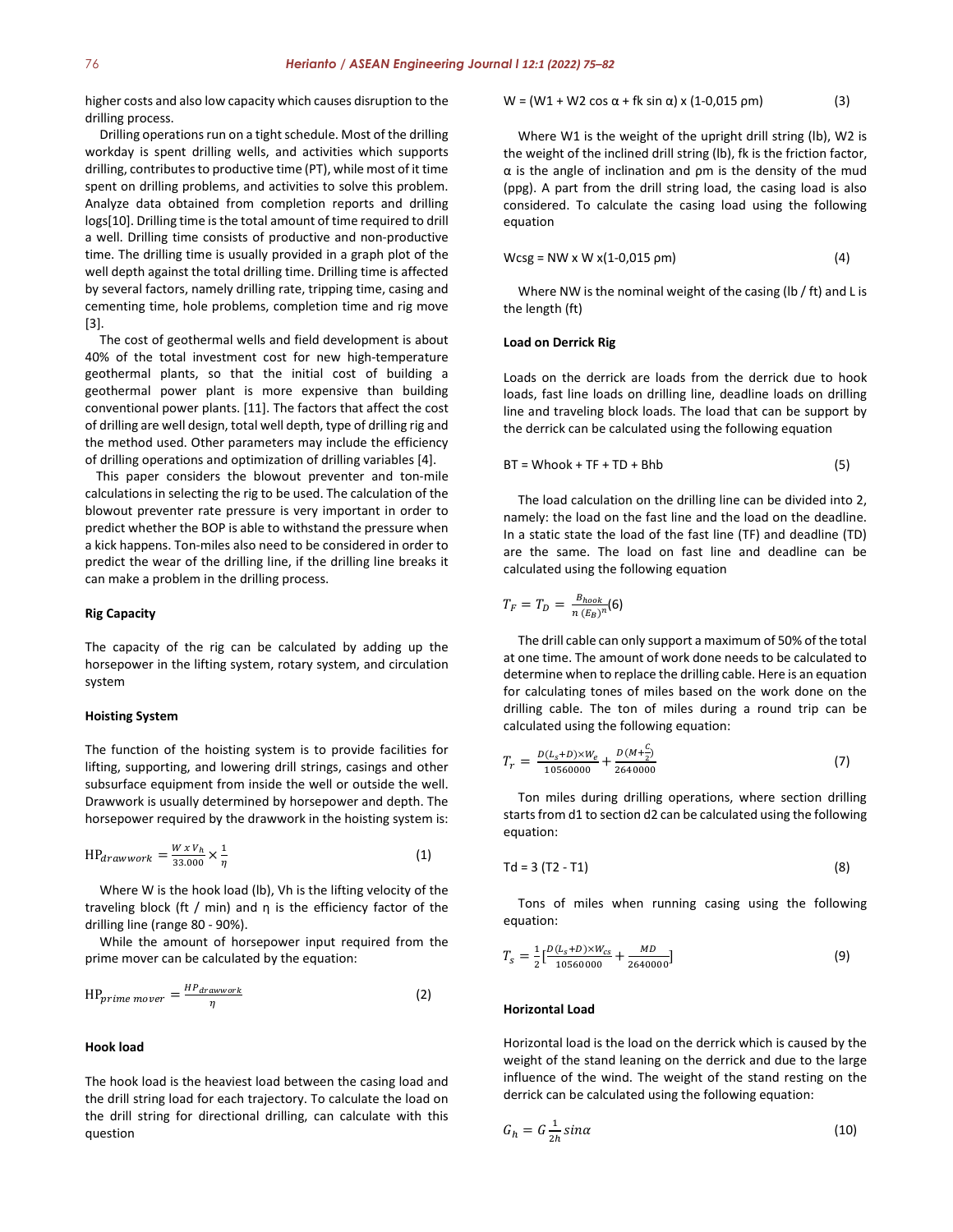To calculate the load caused by the influence of the wind using the following equation:

$$
w = 0.004 \, v^2 \tag{11}
$$

To calculate the maximum total horizontal load can be calculated using the following equation:

$$
B = Gh + Wh
$$
 (12)

#### **Rotary System**

The rotary system functions to rotate a series of drill pipes (drill string) and provide a weight over the chisel to drill holes. An empirical equation has been developed to calculate the required horsepower using the following equation:

$$
HP = FN \tag{13}
$$

The torque factor (F) values are as follows 1.5 is shallow depth less than 10000 ft., 1.75 is well depth 10000 - 15000 ft and 2 is for deep depth more than 15000 ft.

While the amount of horsepower input required from the prime mover can be calculated by the equation:

$$
HP_{prime\ move} = \frac{HP_{drawwork}}{\eta} \tag{14}
$$

### **Circulation System**

The circulation system has an important role in the pumping of mud which is useful for lifting the cuttings to the surface. Mud pumps are designed to provide the desired output pressure, flow rate and horsepower. Calculation of pump capacity is usually calculated using the equation

$$
HP_{pump} = \frac{q \times p}{1.714} \tag{15}
$$

Where the HPpump is the horsepower of the pump (HP), Q is the pumping flow rate (gal / min) and P is the pumping pressure (psi).

While the amount of horsepower input required from the prime mover can be calculated by the equation:

$$
HP_{prime\ move} = \frac{HP_{pump}}{\eta} \tag{16}
$$

The calculation of the minimum pump pressure is the same as the calculation of the pressure loss in the circulation system. Total pressure loss is pressure loss in surface equipment, pressure loss in the drill string (DP, HWDP and DC), pressure loss in bit, and pressure loss in annulus drill string (DP, HWDP and DC).

### **Pressure Loss in Surface Equipment**

In the circulation system, the first time pressure loss occurs in the surface connection equipment. This equipment includes the standpipe, rotary hose, swivel, gooseneck and kelly bushing. This pressure loss can be calculated by the following equation.

$$
P_{sc} = E \times \rho^{0.8} \times Q^{1.8} \times PV^{0.2}
$$
 (17)

The combination of these tools is divided into four classes and each of them is given an equivalent to the length of the drill pipe as depicted in Table 1.

#### **Table 1** Type of Surface Equipment

| <b>Surface Equipment Type</b><br>2<br>3 | Value of E           |                      |  |
|-----------------------------------------|----------------------|----------------------|--|
|                                         | <b>Imperial Unit</b> | <b>Metric Unit</b>   |  |
|                                         | $2.5 \times 10^{-4}$ | $8.8 \times 10^{-6}$ |  |
|                                         | $9.6 \times 10^{-5}$ | $3.3 \times 10^{-6}$ |  |
|                                         | 5.3 x $10^{-5}$      | $1.8 \times 10^{-6}$ |  |
|                                         | $4.2 \times 10^{-5}$ | $1.4 \times 10^{-6}$ |  |

#### **Pressure Loss in Drill String and Annulus Drill String**

In calculating the pressure loss in circulating system, it is necessary to know in advance the mud flow pattern by looking at the critical flow velocity compared to the annular velocity. To calculate the annular velocity using the following equation

$$
V_a = \frac{24.48 \times Q}{D_i^2} \tag{18}
$$

The critical velocity can be calculated using the following equation

$$
v_c = \frac{1.08 \, PV + 1.8 \sqrt{(PV)^2 + 12.34 d^2 Y P_\rho}}{D i^2}
$$
\n(19)

If Va < Vc then the flow is laminar. If Va > Vc then flow is turbulent. So to determine the pressure loss in the drill string and annulus can be calculated using the following equation. For turbulent flow using the equation

$$
P_A = \frac{\rho^{0.75} Q^{1.75} P V^{0.25}}{1800 d^{1.25}}
$$
 (20)

For laminar flow using the equation

$$
P_A = \frac{PV \times L \times V}{1000 (ID - OD)^2} + \frac{YP \times L}{200 (ID - OD)}\tag{21}
$$

From the calculation of the pressure loss in each segment of the equipment above, it can be calculated the parasitic pressure loss as follows.

$$
P_{parasitic=P_{drillstring}+P_{annulus\,drillstring}+P_{surface\, equipment} \qquad (22)
$$

To determine the pressure loss in bits, the following equation can be used. The amount of pressure loss at the bit is usually 65% of the pressure loss total throughout the circulation system. To calculate the total pump pressure using the following equation

$$
P_{total} = \frac{P_{parasitic}}{0.48} \tag{23}
$$

To determine the total pressure loss in circulation system can calculated using the following equation :

$$
P_{bit} = P_{total} - P_{parasitic} \tag{24}
$$

#### **Blowout Preventer (BOP)**

A blowout preventer (BOP) is primarily used to seal wells to prevent uncontrolled flow, or bursts, of formation fluid. It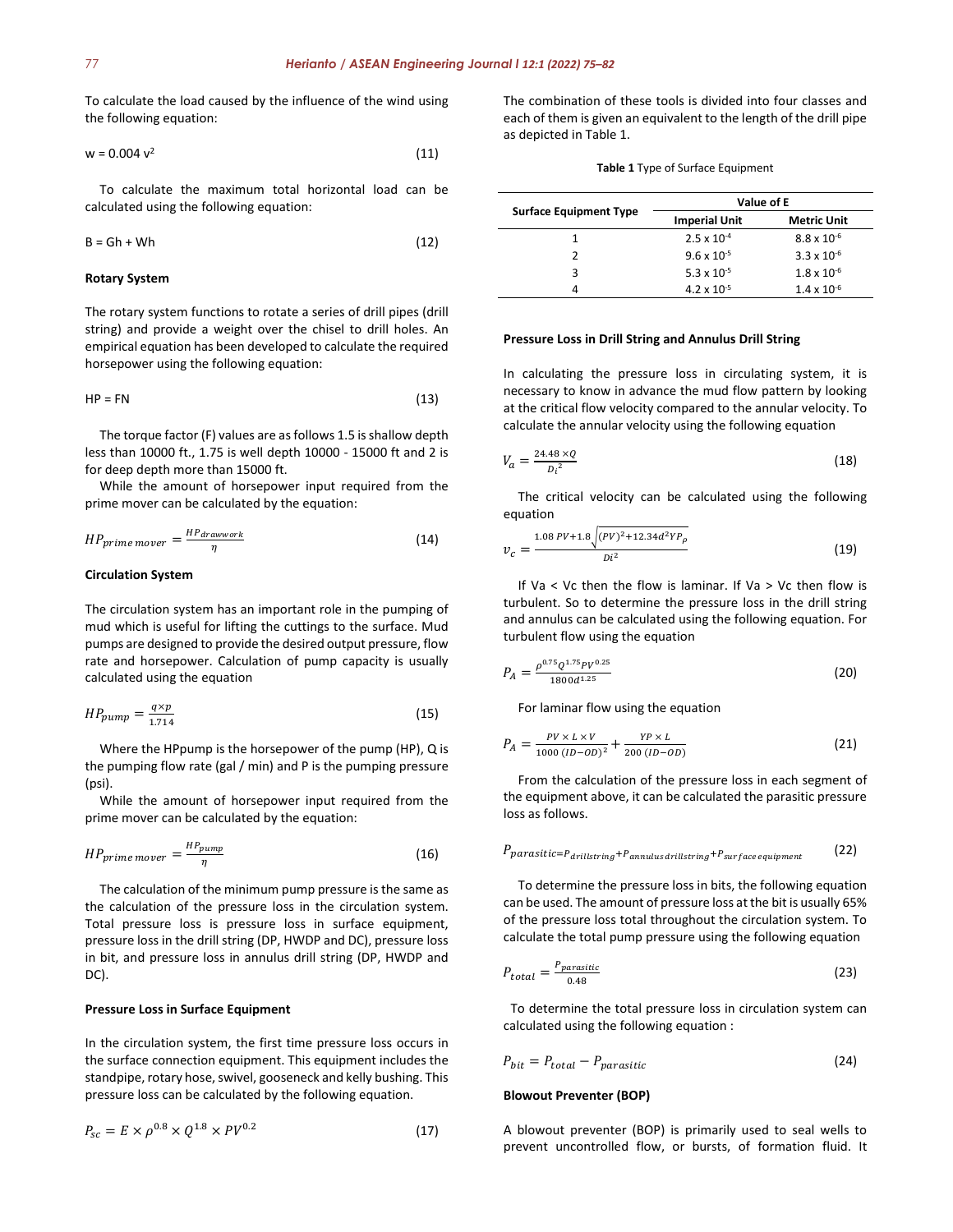usually consists of annular BOP, drill pipe or BOP ram casing, blind ram BOP, and accumulator system.

# **Rental RIG**

Rig cost refers to the cost of renting a drilling rig and related equipment. The cost of the rig depends entirely on the rig rate per day. The estimated cost of renting rigs in the world is based on prices set by the IADC (International Association of Drilling Contractors). However, because the drilling of the Mataloko well is in Indonesia, the rental price is based on prices set by the APMI (Association of Indonesian Oil, Gas and Geothermal Drilling Companies). APMI sets rig rates based on the horsepower (HP) required and the type of work performed. The rates set by APMI are called the Operational Daily Rates (ODR). Based on the results of the convention of APMI member companies regarding the Operational Daily Rates (ODR) for onshore rig operations which were held on February 22, 2020, it was determined that the Domestic Daily Rates were as follows. Daily Rates of Onshore Operational Rig can be seen in Table 2

#### **Table 2** Onshore Operational Daily Rates

| No. | <b>Type of Operation</b> | ODR (Cost/Day/HP)    |
|-----|--------------------------|----------------------|
|     | $2.5 \times 10^{-4}$     | $8.8 \times 10^{-6}$ |
|     | $9.6 \times 10^{-5}$     | $3.3 \times 10^{-6}$ |
| 3   | 5.3 x $10^{-5}$          | $1.8 \times 10^{-6}$ |
|     | $4.2 \times 10^{-5}$     | $1.4 \times 10^{-6}$ |

To calculate the amount of rig rental, use the following equation below.

| $ODR = Cost/Day/HP x Hprig$              | (25) |
|------------------------------------------|------|
| Total Rental Costs = ODR x Drilling Time | (26) |

# **2.0 METHODOLOGY**

The methodology in writing research on capacity planning and drilling rig rental costs at the "GH-02" well in the Mataloko field is as follows. First, identification and processing of drilling program data includes data on casing, drillstring, hydraulics, drilling parameters and drilling activity.

Second, calculate the required rig capacity (horsepower). Calculates the horsepower in the lifting system based on the hook weight and the lifting velocity of the traveling block. To calculate the input HP divided by the efficiency of the transmission system. Calculating the horsepower in the rotary system based on the amount of RPM, the horsepower of the drawwork is obtained. To calculate the input HP divided by the efficiency of the transmission system. Calculating the horsepower of the pump in the circulation system based on the amount of pressure loss and the pumping flow rate. To calculate

the input HP divided by the efficiency of the transmission system. Calculate the total horsepower by adding the horsepower of the lifting system, rotary system and circulation system and adding a safety factor of 100-250 HP.

Third, determine the drilling time based on drilling parameter data and drilling activity. Fourth, calculating the cost of renting a drilling rig based on the capacity of the rig, the drilling time for the daily ope

# **3.0 RESULTS AND DISCUSSION**

# **Case Study**

#### **Well Drilling Data**

Previously, the Mataloko geothermal field had drilled the 4 explorations well to a depth of 2480 ft. After the well test was carried out, it turned out that the well was not commercial for production. So that further exploration drilling was carried out by adding new wells at a target depth of up to 5905 ft MD to penetrate the waeluja fault formation. This well will change its status to development well considering the discovery of epidote minerals at a depth of 2480 ft, with estimate temperatures above 220ºC which is an indication of a potential geothermal reservoir.

GH-02 well is a directional well with a target depth of 5920 ft MD or 4840 ft TVD, the profile of the GH-02 well exploration can be seen in Figure 1. The design of GH-02 well is

- Conductor casing with hole size 36" is drilled to between 0 ft - 131.2 ft vertically, and then running casing 30" and cemented back to the surface. Mud density used is 8.6 ppg
- The intermediate casing with hole size 26" is drilled to a depth of 131.2 ft - 984.3 ft. Then cased with 20" and cemented back to the surface, mud density used is 9.3 ppg. Based on lithological conditions, the prediction of the drilling problem is swelling clay and loss circulation problems
- 17 ½" diameter hole is drilled from depth of 984.3 ft 2916 ft MD with kick off point for directional wells is in depth about 1148 ft. The 13 3/8" production casing is run and cemented back to the surface. The density of the mud used is 9.4 ppg, the prediction of the drilling problem that has the loss circulation
- Liner production 1 with hole sizes of 12  $\frac{1}{4}$  is drilled directional to a depth of 2916 ft - 4600 ft MD. Running casing 9 5/8" with the density of the mud used is 8.33 ppg, estimated problem is the potential for total loss circulation
- 8 ½" diameter hole is drilled between of 4600 ft 5921.7 ft MD and running liner 7". Mud density used is 9.5 ppg. The estimated problem is the potential for total loss circulation.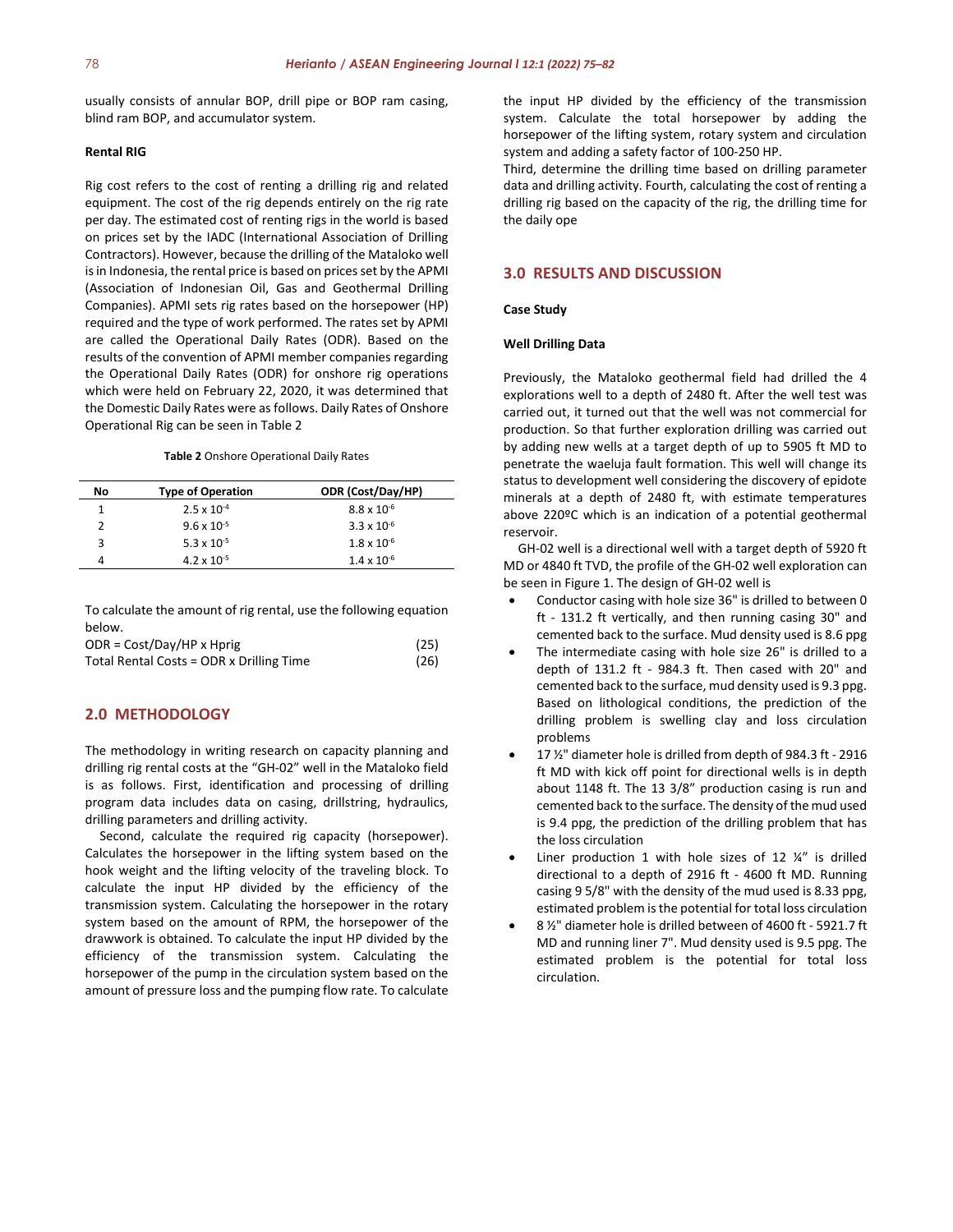

#### **Casing Load**

The load on the casing can be calculated using equation 4. Casing 13 3/8" is the heaviest casing because the next trajectory uses a liner that is hung on this casing. The results of the casing load calculation for each trajectory can be seen in Table 3.

**Casing Trajectory Type NW (lb/ft) Length (ft) Weight (lb)** 30" X-56 310.00 131.24 35436.11 20" K-55 106.50 984.30 90204.45 13 3/8" L-80 68.00 2916.21 170341.66 9 5/8" L-80 40.00 1775.57 62148.50 7" L-80 26.00 1413.09 32149.63

#### **Table 3** Casing Load

# **Drill String Load**

The drill string load is the load that occurs due to the drill pipe load, HWDP and BHA. To calculate the drillstring load using equation 3. 8 ½ "which is the longest trajectory, so this trajectory has heaviest drill string. The drill string weight of each trajectory can be seen in Table 4.

#### **Table 4** Drill String load

|                     | <b>WDS</b> | <b>WDS</b>         | <b>WDS Total</b> | ρ    | <b>WDS</b> |
|---------------------|------------|--------------------|------------------|------|------------|
| <b>Trajectory</b>   | Vertical   | <b>Directional</b> |                  |      |            |
|                     | lb         | lb                 | lb               | m    | Lb         |
|                     |            |                    |                  | w    |            |
| Conductor           | 8691.18    | 0                  | 8691.18          | 8.6  | 7570       |
| Intermediate        | 60803.85   | 0                  | 60803.85         | 9.3  | 52322      |
| Production          | 22393.83   | 75792.56           | 155888.3         | 9.4  | 133908     |
| Liner <sub>#1</sub> | 22393.83   | 85964.46           | 173804.3         | 8.3  | 152088     |
|                     |            |                    |                  | 3    |            |
| Liner <sub>#2</sub> | 22393.83   | 108648.33          | 213758.0         | 8.33 | 187049     |

After calculating the casing load, drill string load, the biggest hook load or vertical load occurs in the drill string, which is 187049 lb.

#### **Drilling Line Load**

The calculation of the drilling line load is divided into two, namely fast line load and deadline load. To calculate the amount of the drilling line load with a hook load of 187049, with assumption of the number of cables 10 and the efficiency of 98% can use equation 6. The result of fast line load is 22892 lb. Because in static condition deadline load value will be the same as the fast line. So that the amount of load deadline is 22892 lb

#### **Ton Miles Calculation**

To calculate the amount of tripping ton-miles can be calculate with equation 7, drilling ton-miles can calculate by equation 8 and the running casing ton-miles can calculate by equation 9. Result of ton-miles calculation is done by adding up the tripping, drilling and running casing ton miles. The calculation results can be seen in the following Table 5.

#### **Table 5** Ton Miles

|                     | <b>Tripping</b> | <b>Drilling</b> | <b>Running Casing</b> | Total |
|---------------------|-----------------|-----------------|-----------------------|-------|
| <b>Trajectory</b>   | Ton-            | Ton-            | Ton-miles             | Ton-  |
|                     | miles           | miles           |                       | miles |
| Conductor           | 1.11            | 2.22            | 131.24                | 4     |
| Intermediate        | 18.22           | 31.94           | 984.30                | 59    |
| Production          | 47.32           | 68.72           | 2916.21               | 150   |
| liner#1             | 84.59           | 77.75           | 1775.57               | 174   |
| Liner <sub>#2</sub> | 118.36          | 72.43           | 7.29                  | 198   |

#### **Horizontal Load**

The horizontal load is affected by the weight of the stand that is leaning on the derrick and the influence of the wind. The weight due to the stand back on the derrick can be calculated by the following equation 10. Where the assumption is that the weight of all stands is 40.7 tons, the cross-sectional area of the stands is 500 ft2, the racing platform height is 8.82 m and the average length of the stands is 18.82 m with a 2.50 angle of recline. Result of the load due to the back of the stand is 4056 lb.

The load due to the effects of wind can be calculated by equation 11. Where assumption for the wind load area on the 1500 HP rig is 510 ft2 and wind velocity in field is 10 mph, so that, the total wind load is 816 lb. The maximum horizontal load can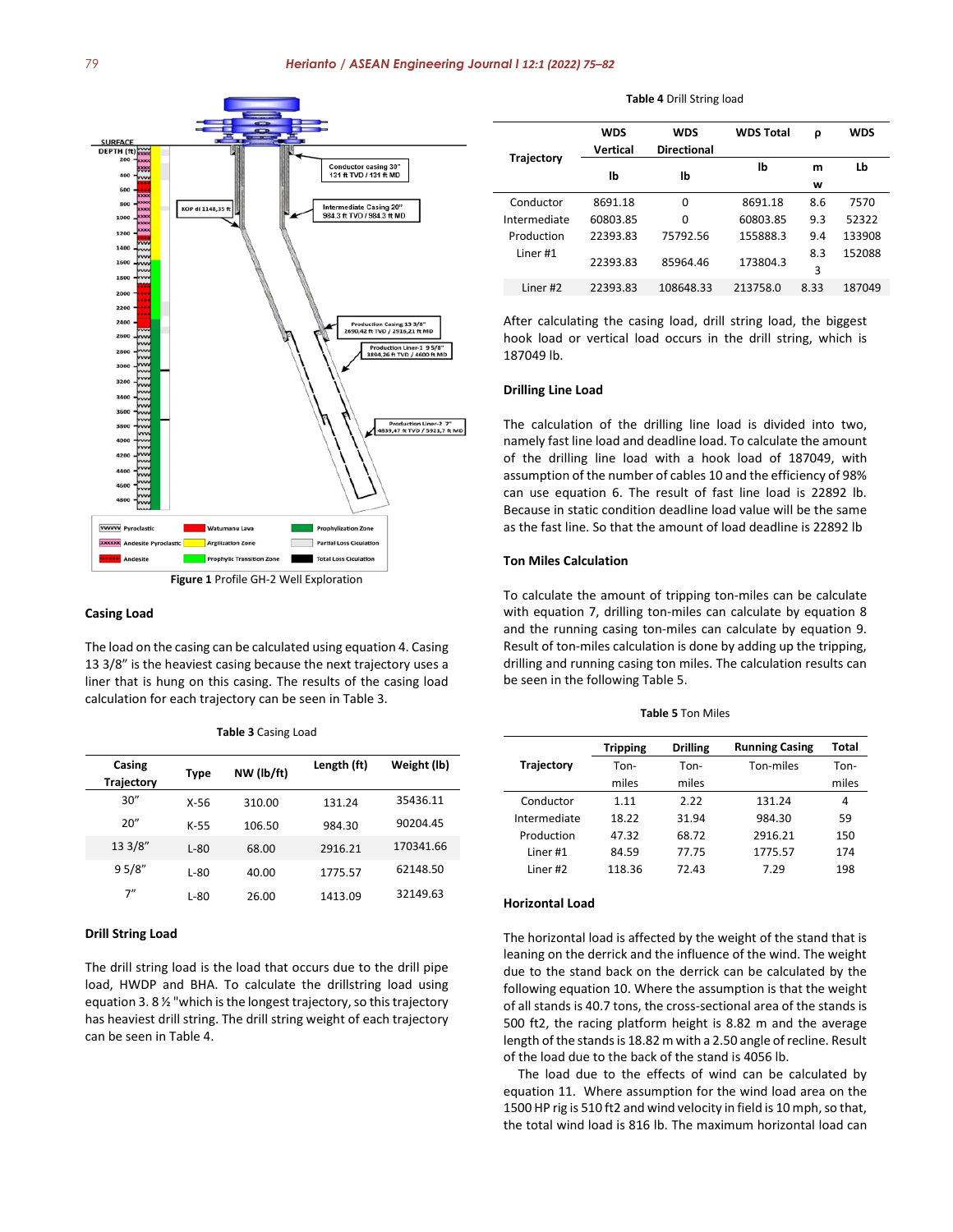be calculated by adding the weight of the leaning stand and the wind-induced load, the result of horizontal load is 4872 lb.

# **Derrick Load**

Derrick load can be calculated by adding up the heaviest loads on the hook, fast line load, deadline, and traveling block load. The result of the load can be supported by derrick is 238656 lb.

#### **Hoisting System Horsepower Calculation**

Horsepower in the hoisting system is calculated based on the hook load of 187049 lb, assuming a lifting velocity of 30 ft/min and a drilling line efficiency of 0.811. To calculate the horsepower required by the draw work, can be calculated by equation 1. The result of horsepower draw work is 209 horsepower. The power transmitted from the prime mover to the draw work is lost, so to calculate the amount of horsepower that must be provided by the prime mover using equation 2 with assuming an efficiency of 85%. The result of the horsepower required by prime mover is 246 horsepower.

#### **Rotary System Horsepower Calculation**

The rotary horsepower system is affected by the amount of RPM and torque of the drill string. Horsepower in the rotary system can be calculated by the equation 13. The result of horsepower draw work is 225 horsepower. The power transmitted from the prime mover to the draw work is lost, so to calculate the amount of horsepower that must be provided by the prime mover using equation 14 with assuming an efficiency of 85%. The result of the horsepower required by prime mover is 264 horsepower.

#### **Mud Circulation System**

Mud circulation is a system that requires a large horsepower, because it is used to lift and clean the holes from cutting. In the horsepower plan of this circulation system, the 17 ½ "trajectory is an example of calculation. Because the trajectory below are 12  $\frac{1}{4}$  "and 8  $\frac{1}{2}$ " trajectory using the blind drilling method. Where blind drilling method is assumed do not lifting the cutting from hole to surface.

#### **Pressure Loss in Surface Equipment**

The calculation of the pressure loss on surface equipment uses equation 17, and assumes the type of surface equipment is the fourth type with an imperial unit value of 4.2 x 10. So that the result of the calculation of pressure loss in surface equipment is 239 psi

#### **Pressure Loss in Drill String and Annulus Drill String**

The calculation of pressure loss on the drill string or the annulus of the drill string needs to consider the flow patterns both laminar and turbulent. To calculate the annular velocity using equation 18 and the critical velocity calculated using equation 19. The result of the calculation of the annular velocity in the drill string is 1556 fpm while the result of the calculation of the critical velocity in the drill string is 337 fpm. The flow pattern that occurs in the drill string is turbulent. The result of the calculation of the annular velocity in the annulus drill string is 28.5 fpm while the result of the calculation of the critical velocity in the annulus drill string is 279.9 fpm and then the flow pattern that occurs in the drill string is laminar.

Pressure loss that occurs in the drill string and drill string annulus can be calculated using equation 20 for turbulent flow patterns, while the calculation of pressure loss for laminar flow uses equation 21. The results obtained from the calculation of pressure loss in the drill string hole 17 ½", especially in the drill collar is 31 psi. while the pressure loss that occurred in the annulus, especially the drill collar annulus in hole 17 ½" is 0.001 psi.

#### **Pressure Loss Parasitic**

After calculating the pressure in each of the segments, then each segment is added to the parasitic pressure. To calculate parasitic pressure, equation 22 can be used. The results obtained from the calculation of parasitic pressure loss are 751 psi.

#### **Total Pressure Loss**

The total pressure loss can be calculated using equation 23. For wells, the directional pressure loss at the bit is 52%. so that the total pressure along with the circulation system, especially in the hole is 1474 psi. The results of the pressure loss calculation for each trajectory can be seen in Table 6 below.

**Table 6** Result of Pressure Loss

| <b>Pressure Loss</b> |        |        |                         |        |                |     |
|----------------------|--------|--------|-------------------------|--------|----------------|-----|
| <b>Section</b>       |        |        | psi                     |        |                |     |
|                      | 36"    | 26''   | 17 <sup>2</sup>         | 12 %"  | 8 <sup>2</sup> |     |
| <b>DP</b>            | 16.06  | 52.16  | 177.5<br>9              | 291.71 | 380.74         | 4   |
| <b>HWDP</b>          | 0.00   | 0.00   | 328.8<br>$\overline{2}$ | 62.04  | 35.33          | 59  |
| DC                   | 199.51 | 516.94 | 167.3<br>3              | 84.05  | 45.50          | 150 |
| DC-Hole              | 0.03   | 4.03   | 4.30                    | 0.00   | 0.00           | 174 |
| HWDP-<br>Hole        | 0.00   | 0.00   | 8.98                    | 0.00   | 0.00           | 198 |
| DP-Hole              | 0.21   | 0.56   | 11.62                   | 0.00   | 0.00           |     |
| DP-Casing            | 0.00   | 1.8    | 10.58                   | 0.00   | 0.00           |     |
| Surface              | 160.06 | 61.18  | 57.29                   | 16.75  | 17.52          |     |
| P bit                | 201.13 | 342.3  | 707.4<br>7              | 419.58 | 442.23         |     |
| P loss<br>total      | 577    | 979    | 1474                    | 874.13 | 921.32         |     |

#### **Horsepower in The Circulation System**

The largest total pressure loss is found in the trajectory production casing so that the trajectory requires the greatest horsepower. The calculation of horsepower in the circulation system can use equation 15. The results obtained from the calculation of horsepower in the production trajectory with a pressure loss of 1474 psi and a pumping flow rate of 700 GPM is 610 horsepower. because the horsepower from the engine does not reach the slurry pump 100%. Therefore, it is necessary to calculate the efficiency at the horsepower input on the engine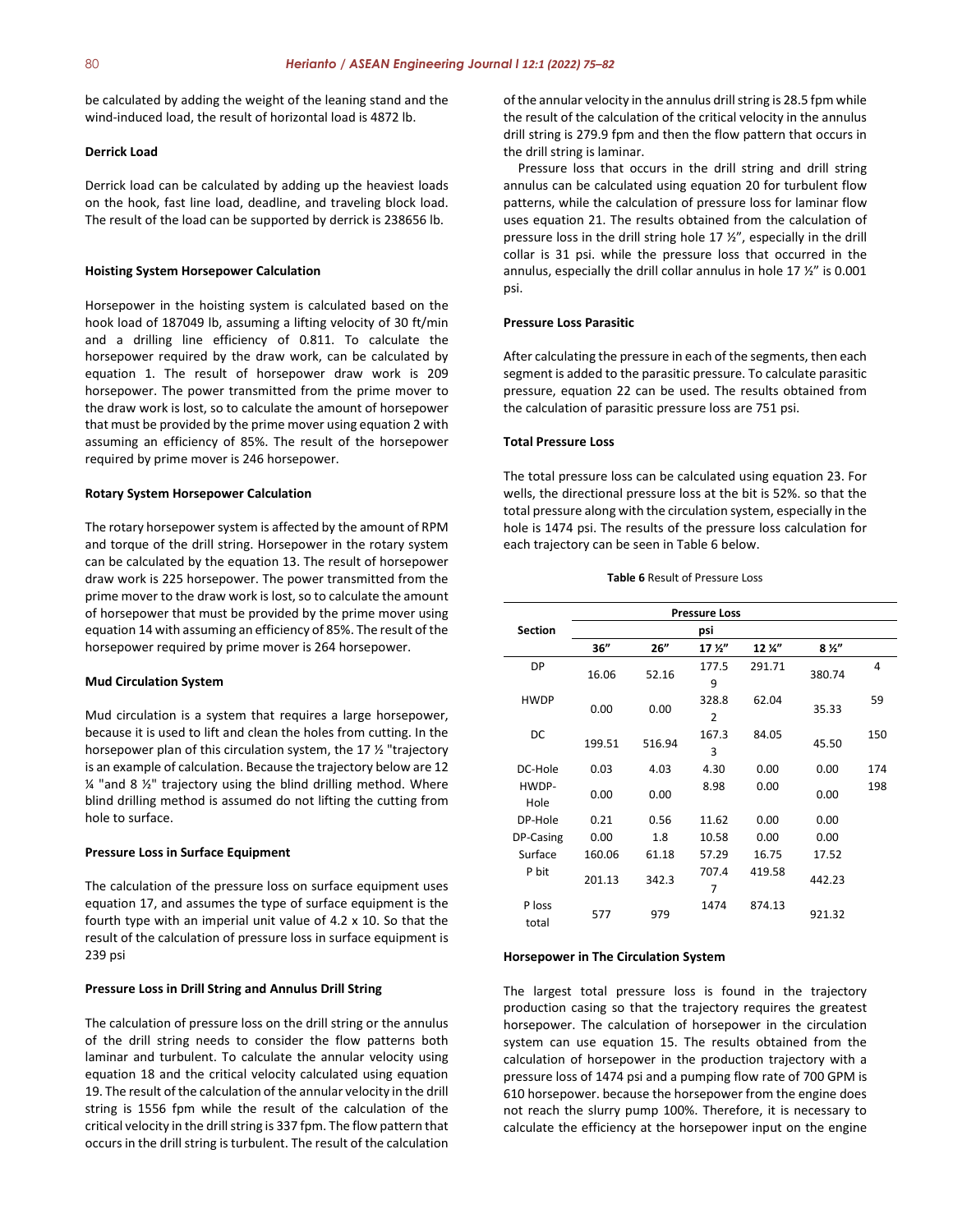assuming an efficiency of 0.85. Horsepower circulation system needed is 708 horsepower.

### **Total Horsepower**

Total horsepower is obtained by adding up the horsepower in the hoisting system, rotary system, circulation system and adding the safety factor of 250 horsepower for rigs with more than 1000 horsepower. The total horsepower required by the rig is 1451 horsepower. Because there is no rig with a capacity of 1451 on the market, the rig capacity will be determined to be 1500 HP.

#### **Drilling Time and Rental Cost**

#### *Drilling Time*

Design of drilling time is based on the amount of rate of penetration (ROP), connection time, tripping time and casing running time from offset well. In 36" hole ROP is estimated 50.14 ft/hr, in 26" hole ROP is estimated 31.55 ft/hr, in 17.5" hole ROP is estimated 37.04 ft/hr, On the 12.25" hole ROP is estimated 64.71 ft/hr, and in 8.5" hole ROP is 53.07 ft/hr. For all trajectory, casing running time is 9.84 min/ft. the tripping speed – drill pipe is 10 min/stand while the tripping speed – drill collar is 15 min/stand. The comparation between Drilling Time and Drilling Depth can be seen in Figure 2 below.



**Figure 2** Drilling Time vs Drilling Depth

Description of the drilling operation in GH-02 Well Exploration. In conductor casing, the time required to drill from the depth between  $0 - 131$  ft is 2.90 hours, tripping time is 6.97 hours, casing running time is 2 hours, time for cementing is 1.47 hours and the waiting on cement is 6 hours. In intermediate casing, the time required to drill from the depth between 131 – 984 ft is 21.53 hours, tripping time is 45.34 hours, casing running time is 15 hours, time for cementing is 2.51 hours, the waiting on cement is 12 hours, and Blowout Preventer installation required time is 24 hours. In production casing, the time required to drill from the depth between 984 – 2916 ft is 44.24 hours, tripping time is 47.16 hours, casing running time is 44.44 hours, time for cementing is 4 hours, the waiting on cement is 12 hours, and time for a pressure test, CBL-VDL is 6 hours. Liner production  $-1$ , the time required to drill from the depth between 2916 – 4600 ft is 29.61 hours, tripping time is 32.03 hours, liner running time is 18.04 hours. Liner production – 2, the time required to drill from the depth between 4600 – 5921 ft is 27.83 hours, tripping time is 34.50 hours, liner running time is 14.36 hours and time required for well testing is 48 hours. So that the total drilling time with a tolerance of 5% planned for the well drilling operation "GH-2" is 22 days.

#### *Rental Cost*

During this pandemic, drilling of oil and gas or geothermal wells have stalled. Therefore, companies that provide rig rental services will choose the lowest price set by APMI. In addition, the rental cost also influenced by rig capacity and drilling time. To calculated rental cost can use the 25 and 26 equations. To calculate the rig rental cost where APMI decree states that the cost of renting a rig/day/HP for drilling is 20 USD and the result of calculation rig capacity of 1500 horsepower and planning of drilling time is 22 days. So, the result of the rental cost is 660000 USD.

# **4.0 CONCLUSION**

GH-02 well is a exploration well with big hole type and drilled directly. In the hoisting system, which calculates the vertical load which includes drill string weight, casing weight. In addition, it also takes into account the horizontal load due to the pipe stand leaning on the rig and the wind load. For the smooth running of the drilling operation, also calculate the ton-mile size of the drilling line and the load that must be support by the derrick so that it does not collapse. From the case study calculations, it was found that the hook load is 187049 lb. Then the heaviest load that must be support by the derrick during drilling is 238656 lb. The horizontal load that must be support by the rig is 4872 lb. The amount of ton-miles on intermediate trajectory is 59 tonmiles, production trajectory is 150 ton miles, liner trajectory # 1 is 174 ton miles, and on liner trajectory # 2 is 198 ton miles. Horsepower rig on the hoisting system is 246 horsepower. The rotary system connects the drawwork and drill string circuit. In calculating the amount of horsepower of the rotary system is affected by RPM and depth. However, there is an empirical equation that can be used to calculate the horsepower based on the target well depth. Based on this equation there is a coefficient of 1.5 for shallow holes less than 10,000 ft, 1.75 for medium conditions 10,000-15,000 ft and 2 for depths more than 15,000 ft. From the calculation of the rotary system, while the highest of RPM when drilling is 140 RPM. The horsepower requirement in the rotary system is equal to 264 horsepower. From the calculation of the amount of pressure loss of 1474 psi with a mud flow rate of 700 GPM so that the amount of horsepower in the circulation system is 708 horsepower. The total rig capacity required for GH-02 well drilling operations is 1500 horsepower. Drilling time is required to drilling is 22 days,

#### **References**

[1] Cherutich, Stephen K., 2009 "Rig Selection and Comparison of Top Drive and Rotary Table Drive System for Cost Effective Drilling Projects in Kenya," Report Number 8, UNU-GTP, Orkustofnun, Reykjavík, Iceland

so rig rental cost for the drilling operation is USD 660000.